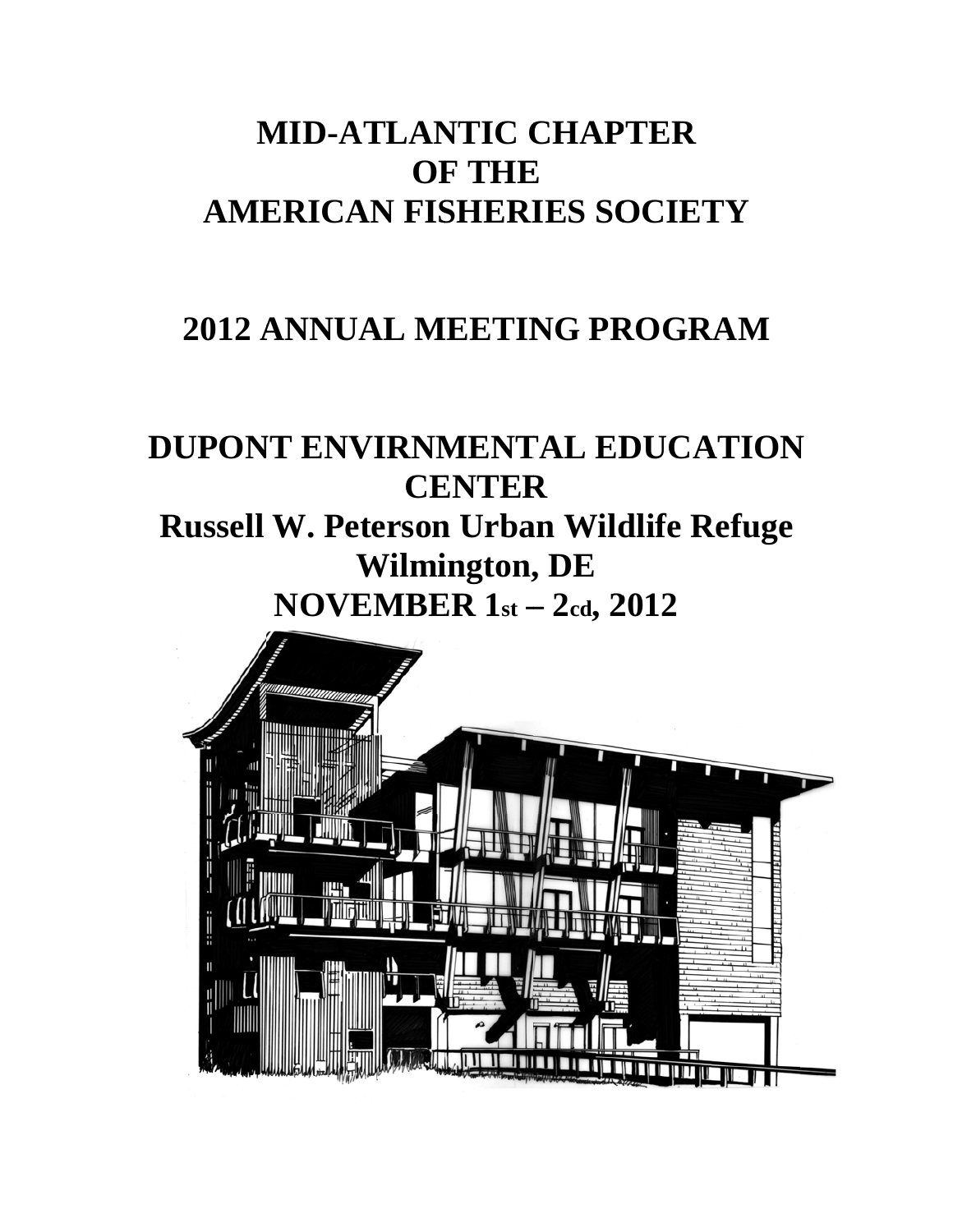# **WELCOME**

On November 1st and 2cd, 2012 the Mid-Atlantic Chapter of the American Fisheries Society is holding its Annual Meeting at the DuPont Environmental Education Center(DEEC). The DEEC at the Russell W. Peterson Urban Wildlife Refuge on Wilmington's Riverfront opened to the public in October of 2009. This state of the art four-story, 13,500-square-foot facility is owned by the Riverfront Development Corporation of Delaware and is operated by the Delaware Nature Society. It is located on the edge of the 212-acre Peterson Refuge on the tidal Christina River, where the city, river and marsh meet.

The Education Center showcases the many species of amphibians, birds, mammals, fish, reptiles and native plants that make their home in the refuge. Visitors are able to explore the interactive exhibits, join a guided tour, or participate in a variety of free and low-cost programs. The DuPont Environmental Education Center is accessible by river taxi, river walk, DART trolley and car. Free parking is available on site and in several Riverfront parking lots located at the end of Justison Street, south of Frawley Stadium. The river walk also connects to the pedestrian bridge that leads to the facility.

Directions to the DuPont Enivironmental Education Center are here: http://www.delawarenaturesociety.org/deecdir.html 1400 Delmarva Lane Wilmington, DE 19801 (302) 656 - 1490 Coordinates for GPS: 39.723042 N, -75.561657 W

Danish and coffee will be available during morning registration. Come early to check in and get a chance to wander the boardwalk prior to the start of the meeting. Our Plenary Speaker, Rich Horwitz from the Academy of Natural Sciences of Drexel University will open the conversation on our focus of "watershed urbanization". There will be brief tours of the education center and a chance to set wire mesh fish traps in the nearby tide pools in between oral presentations. During lunch hour a chance to stroll the River Walk will be possible with a provided box lunch. Additional presentations on population modeling will be offered at the DEEC following lunch. After, check-in at the Double Tree Hotel (Legal District) for the poster session, dinner social and raffle that will take place in the evening. This will be a great opportunity for mentorship and meeting the potential next generation of our profession.

Proceeds from the raffle will be used to help fund student travel to future meetings (this year all students received free housing). Tickets will be sold during registration, breaks and lunch on the first day. Please consider donating an item to benefit the chapter! Second day will be filled with presentations with a break to retrieve the fish traps and commence with a business meeting and lunch at the nearby Iron Hill Brewery.

Thank you and we look forward to seeing everyone in Wilmington, Delaware!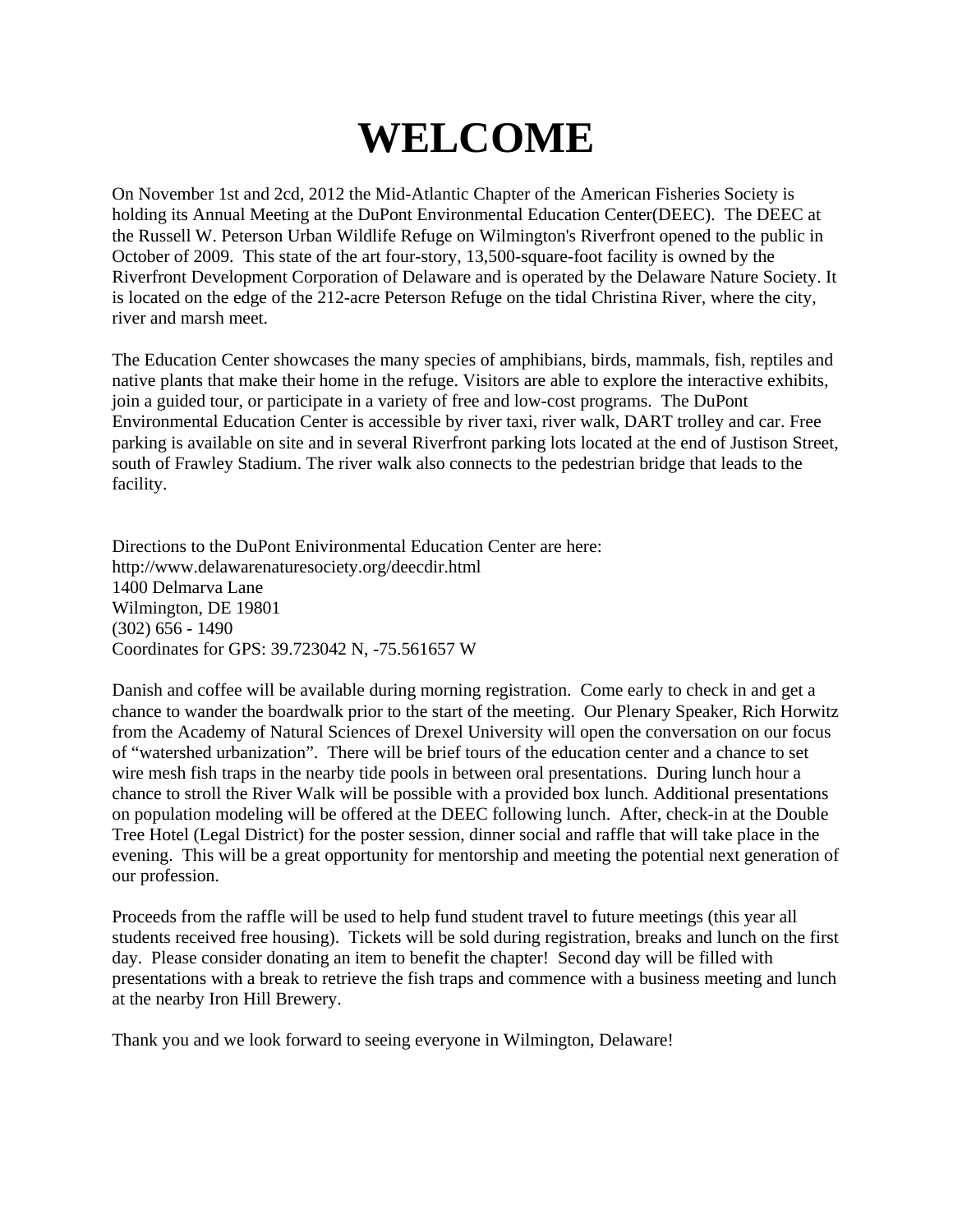# **INSTRUCTIONS FOR AUTHORS**

# *Oral Presentation Authors*

During registration, electronic copies of talks should be brought to the podium in the Osprey Room on the fourth floor of the Dupont Environmental Education Center. Authors are encouraged to bring presentations in two formats, flash drive and CD/DVD. Presentations should be no longer than 15 minutes and each will be followed by a 5-minute question and answer period. An award will be given for best student presentation at the conclusion of the meeting on Friday at the Iron Hill Brewery Lunch.

# *Poster Authors*

Poster set up will take place between 4:30 and 5:00 pm on Thursday November 1st at the Double-Tree Hotel Banquet Hall, so we ask that authors bring their poster with them when checking in. Directions to the Double-Tree Hotel (Legal District) are :

http://doubletree3.hilton.com/en/hotels/delaware/doubletree-by-hilton-hoteldowntown-wilmington-legal-district-ILGDTDT/maps-directions/index.html

## **DoubleTree by Hilton Hotel Downtown Wilmington - Legal District**

700 N. King Street, Wilmington, Delaware, 19801, USA TEL: 1-302-655-0400

We will provide easels to support your poster. The formal poster session will be held from 5:00pm –6:00pm, poster authors are asked to please remain by your poster to answer questions during this time. An award will be given for best student poster at the conclusion of the meeting on Friday at the Iron Hill Brewery Lunch.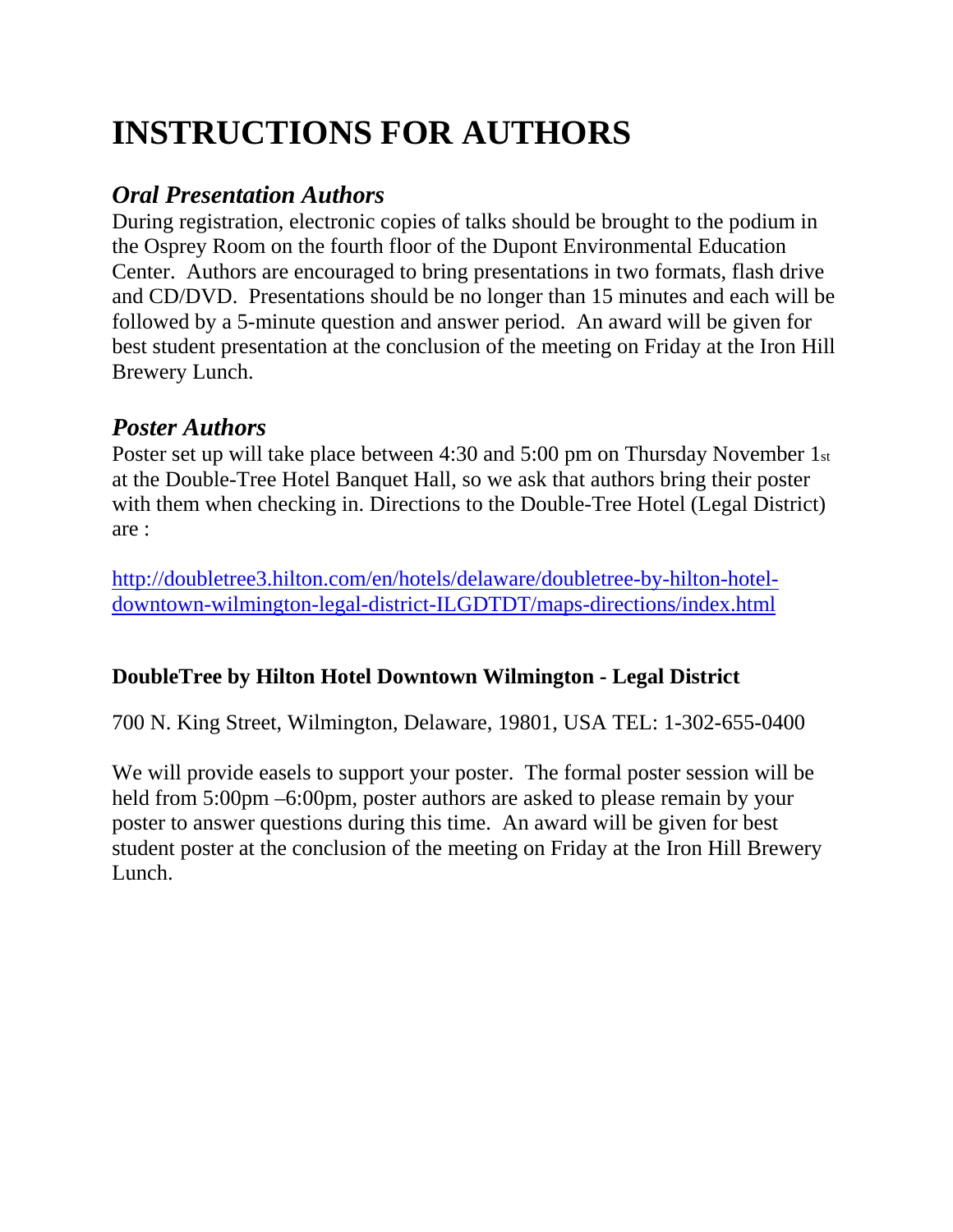# **DETAILED SCHEDULE**

**\* Marks student presentation** 

### **Day 1, Thursday Morning November 1st, 2012**

### **8:00 – 9:30 Registration with Coffee and Pastries** *DuPont Environmental Education Center*

#### **9:30 - 9:40 Welcome and introduction**

 *Osprey Room Roland Hagan, Chapter President John Harrod,Delware Nature Society/DEEC* 

**9:40 – 10:10 Plenary Presentation - Urbanization and Lotic Assemblages** *Plenary Speaker - Richard J. Horwitz* 

**10:10 – 10:30 \* Quatifying current distribution of sea nettles (Chrysaoura quinquecirrha)and ctenophores (Mnemiopsis leidyi) in Barnegat Bay, New Jersey** 

*Talia Young* 

**10:30 – 10:50 Comparison of two floating barriers in reducing human-sea nettle interaction in Barnegat Bay, New Jersey**  *Nina Sassano* 

**Break – Check out donated raffle items / purchase raffle tickets**

### **11:00 – 11:20 \*Distribution and abundance of ichthyoplantokn in Barnegat Bay, NJ**  *K. Markowitz*

**11:20 – 11:40 \*Biophysical Dynamics of Larval Summer Flounder Ingress into Delaware Bay** *Edward Hale* 

**11:40 – 12:00 \* Trends in Ichthyoplankton Composition from a Long Term Data Set at Little Egg Inlet, New Jersey: Response to Increasing Temperatures** *Jamie F Caridad*

**12:00 – 12:20 \* Evaluating Changes in the Phenology of Fall in the Nearshore Coastal Zone Using a Thermal Habitat Model for Marine Fish** 

*Amelia Snow*

### **12:20 – 1:20 Boxed Lunch – For consumption on the River Walk or Boardwalk – Set fish traps!**

*Roast Turkey w/ Gruyere and Honey Mustard on Whole Wheat, Roast Beef w/ Chinese Mustard and Arugula on Focaccia, Mozzarella w/ Tomato Basil and Olive Oil on Ciabatta,*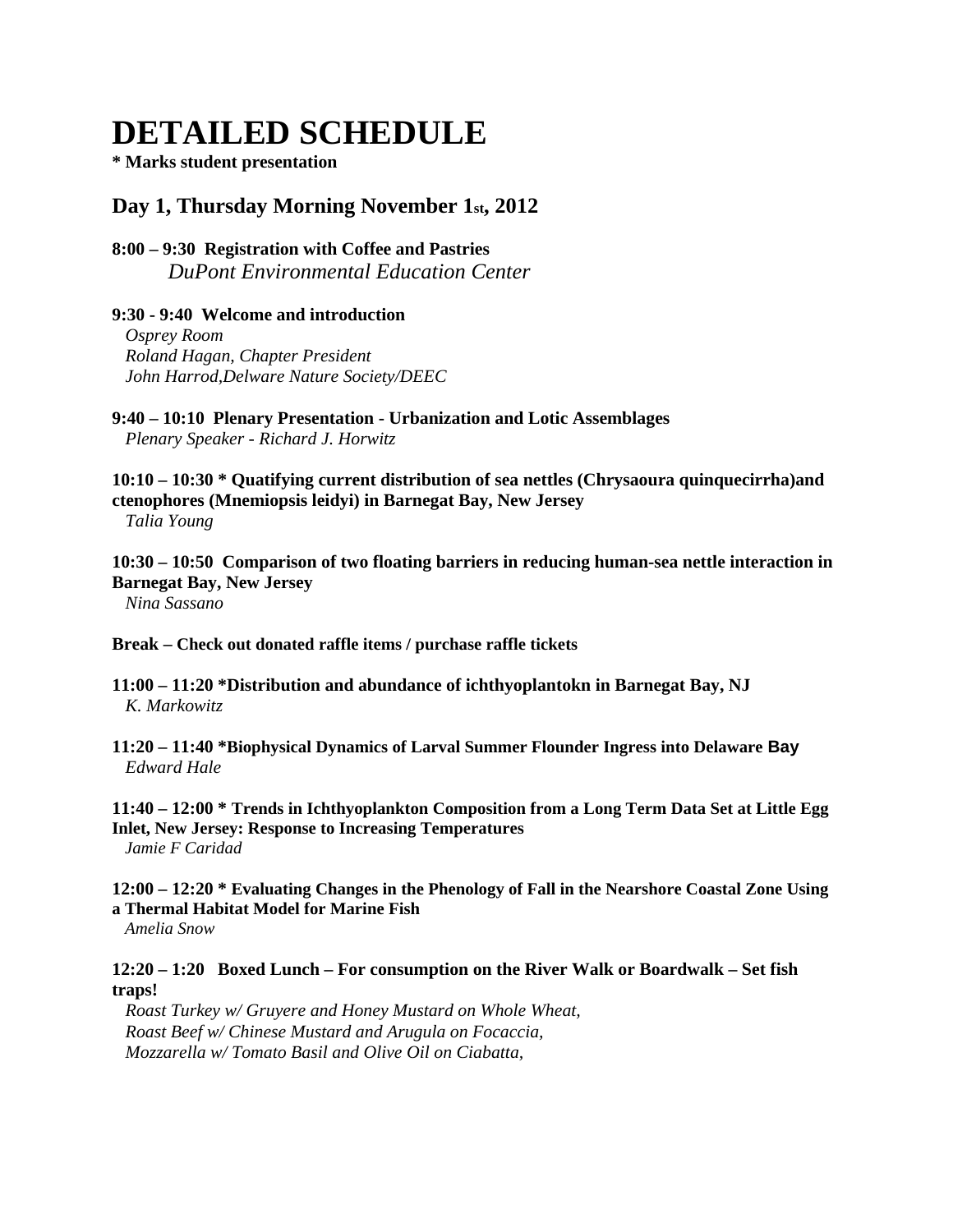### **Day 1, Thursday Afternoon November 1st, 2012**

- **1:20 1:40 Effects of Food abundance on oyster recruitment: results of a biophysical model** *Paola C. Lopez-Duarte*
- **1:40 2:00 Collaborative Shellfish Modeling in Delaware Bay Fosters Better Shellfishery Management**

*Daphne M. Munroe* 

**2:00 – 2:20 Striped Marlin Food Web Dynamics around Magdalena Bay, Baja California**  *Jennifer Pincin* 

**Break - Check out donated raffle items / purchase raffle tickets**

**2:30 – 2:50 Can Sex-At-Length Keys Generated from Federal and State Survey Data Be Applied to Recreational and Commercial Landings of Summer Flounder?** *Eleanor A. Bochenek*

**2:50 – 3:10****Spatial Variability in sex-at-length of summer flounder (Paralicthys dentatus) landed in the commercial and recreational fisheries from Massachusetts to North Carolina.** *Jason M. Morson*

**3:10 – 3:30 Association of Pelagic Fishes with Piers in the Lower Hudson River as measured with Dual Frequency Identification Sonar (DIDSON)**   *Jenna Rackovan*

**3:30 – 4:00 Retrieve Fish Traps from Tide Pools – Reset for overnight sampling at DEEC** 

**4:00 - 5:00 Hotel Check In / Poster Set Up at Double-Tree Hilton (Legal District)** 

**5:00 - 6:00 Poster Session – Double Tree Hilton Banquet Room (Cash Bar)** *Bring your donated items to be displayed for Raffle* 

**\*The effects of Ocean Acidification on Otolith Size of Fish with Varying Habitat Requirements** *Andrea Stoneman,* 

 **New Jersey's voluntary biological collection program for bluefish (Pomotomus saltatrix): 2011**  *Steven M. Luell* 

**\*Hydroacoustic assessment of sturgeon habitat utilization in the Delaware River** *Amy Comer*  **\*Conservation planning for sand tigers in Delaware** *Symone Johnson* 

**\*Effect of shore-angling on post release survivorship of sand tigers** *James Kilfoil* 

**\* Assessing the Expansion and Impact of the Common Reed Phragmites (Phragmites australis) on Blue Crab (callinectes sapidus) Habitat Selection in Blackbird Creek, DE** *Kris Roeske*

**6:00 - 8:00 Dinner - Double Tree Hilton Banquet Room** 

*Double Entrée Buffet with choice of three salads* 

**8:00 - 9:00 Social and Raffle - Double Tree Hilton Banquet Room (Cash Bar)** 

**9:00 - 11:00 Mentoring Groups - Double Tree Hilton Select Guest Rooms**